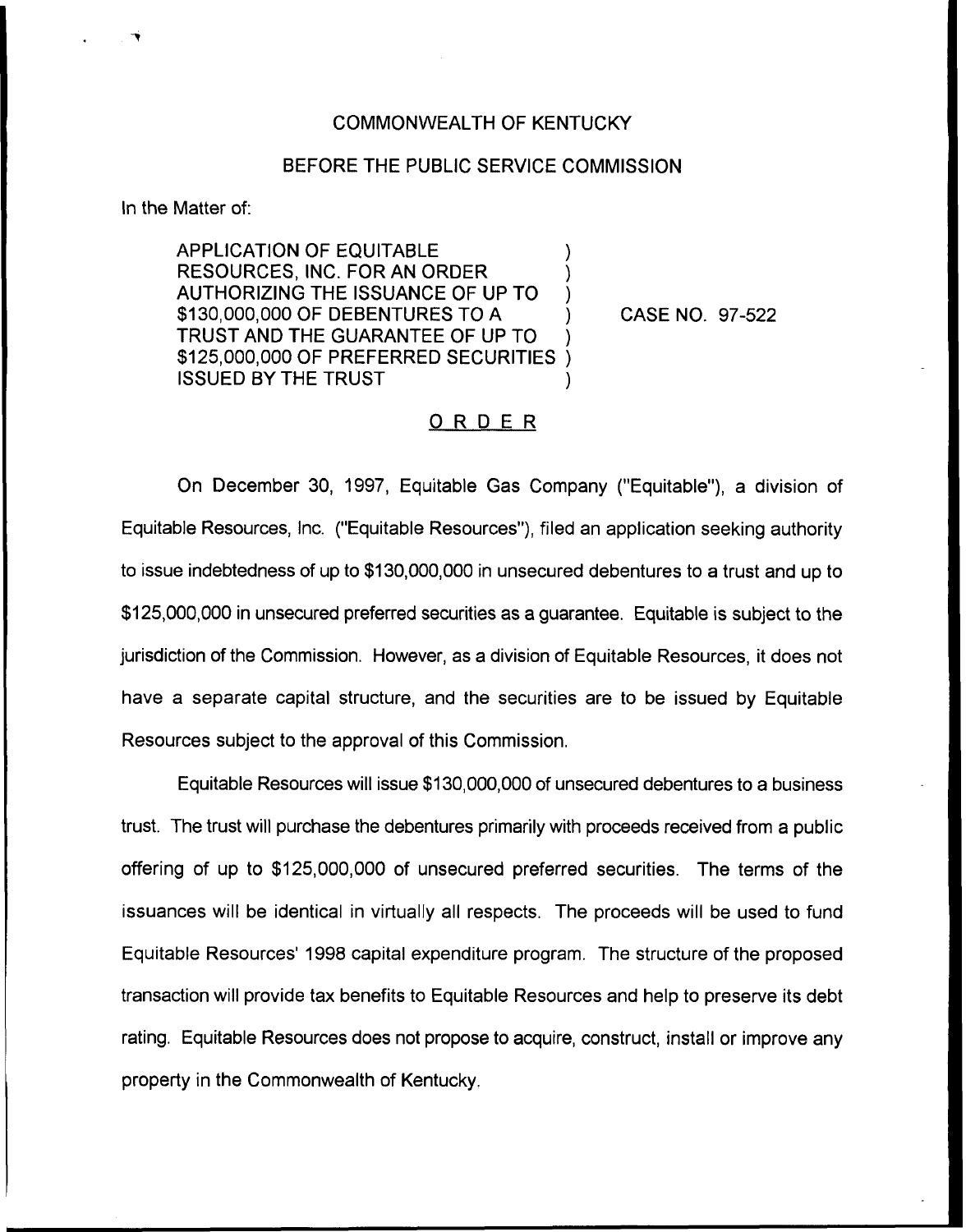The Commission, having considered the evidence of record and being otherwise sufficiently advised, finds that Equitable Resources' issuance of up to \$130,000,000 of debentures to a trust and the guarantee of up to \$125,000,000 of preferred securities by the trust are for lawful objects within the corporate purposes of Equitable Resources' utility operations, are necessary and appropriate for and consistent with the proper performance of its service to the public, will not impair its ability to perform that service, are reasonably necessary and appropriate for such purposes, and should therefore be approved.

IT IS THEREFORE ORDERED that:

 $1<sub>1</sub>$ Equitable Resources is authorized to issue up to \$130,000,000 of debentures to a trust and the guarantee of up to \$125,000,000 of preferred securities to the trust as set out in its application.

2, Equitable Resources shall agree only to such terms and prices that are consistent with the parameters set out in its application.

3. Equitable shall, within 30 days after the issuance of any of the securities referred to herein, file with the Commission a statement setting forth the date or dates of the issuance, the price paid, the interest rate, term, purchasers, and all fees and expenses, including but not limited to underwriting discounts or commission or other compensation, the use of the proceeds, and a copy of the Registration Statement as filed with the Securities and Exchange Commission.

4. The proceeds from the transactions authorized herein shall be used only for the lawful purposes set out in the application.

 $-2-$